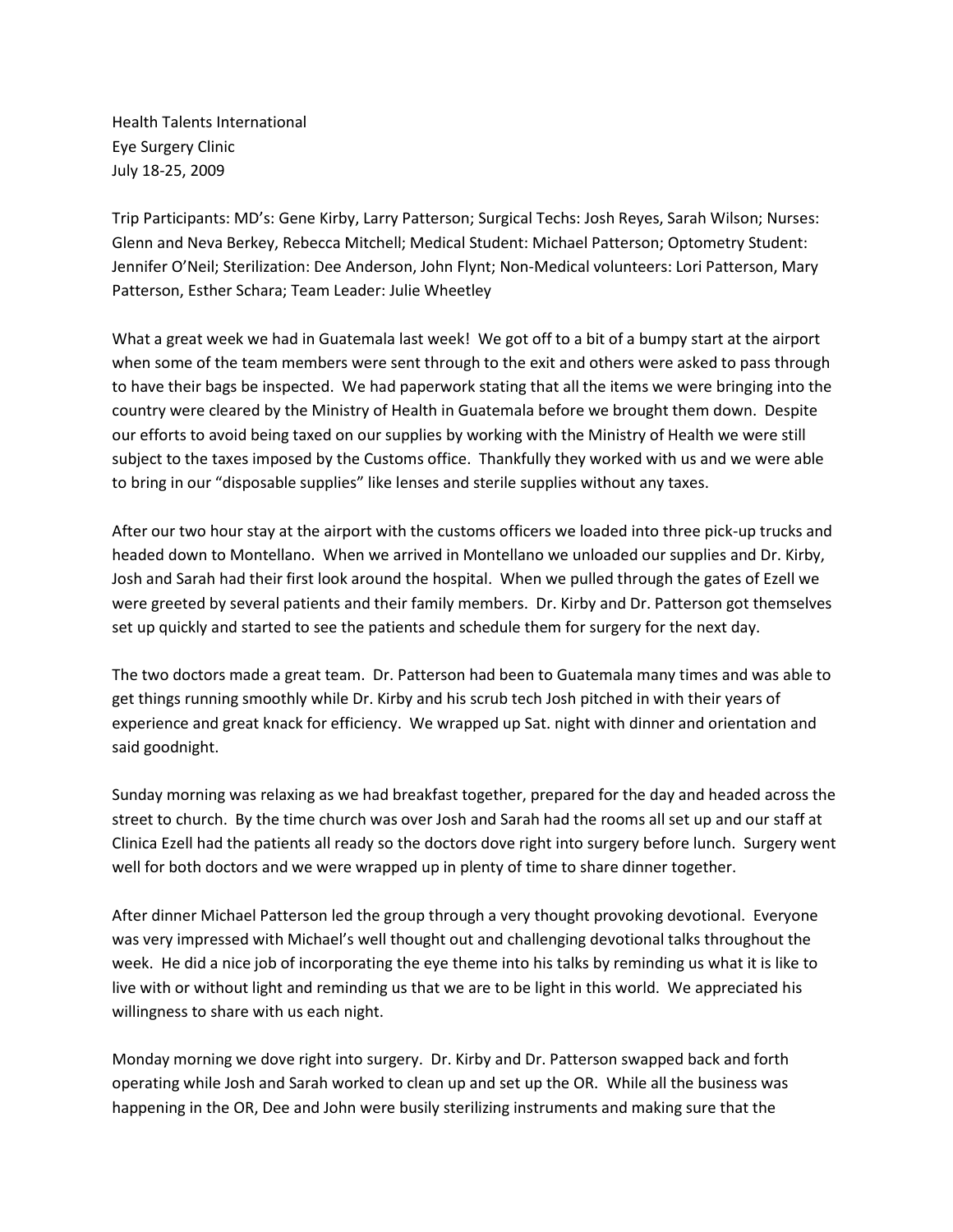surgeries could take place without delay. They did a super job all week long and the surgeons were never left waiting for their instruments. The sterilization room was once again the hang out spot in the OR since Dee brought down lots of yummy snacks!

Several other people helped to make the week run smoothly. While Dr. Kirby and Dr. Patterson were operating Jennifer O'Neil was screening patients and checking visual acuity. She really made the screening process go quickly by helping with that and making sure that the patients eyes got dilated before the doctors came to take a look at them. After Jennifer saw the patients Michael brought them into the exam room and checked them out with the slit lamp to help give the surgeons an idea of what was going on in each patient's eye.

Dr. Kirby was of great help with some of our accessory eye equipment. He found a couple different machines and used them to measure the eye in order to decide what size implant a patient needed. His help was great because now we know more about the use of the machines and will be able to keep them on hand and functioning for future teams!

Tuesday flew by until the microscope foot pedal stopped working on Tuesday afternoon. The surgeons were forced to work with what they could and do their best to "zoom and focus" by moving the microscope around by hand. Although it was a great inconvenience for each of them the doctors made it through the next few days of surgery. We did attempt to change out a fuse we thought might be the problem but the microscope started to smoke from the tower when we turned it on after replacing the fuse…we just left it alone after that! We are hoping to have the microscope pedal back in working condition for the November trip and we thank the surgeons on this trip for putting up with this inconvenience and sticking out the week with us!

While the surgery was happening Glenn and Neva were busy helping wherever they could. Glenn was there every time a surgery ended to help turn over the room. Neva was always available to get the proper drops into patients' eyes along with Rebecca; their help was appreciated by both doctors. Their meticulous record taking and promptness was a great asset to the team. We now have two more towers set up for laparoscopic surgery thanks to Glenn. Between surgeries he was busy digging through the equipment storage room and piecing working parts together to make them useful once again! We are so blessed to have him and Neva as a part of the HTI team in Guatemala.

On Wednesday the doctors finished up all the surgeries and patient consults in time for the group to take a trip to the cacao farm. As expected everyone was thoroughly impressed with the massive ceiba tree on the farm. Don Augusto was happy to see our group and was pleased when we told him it was an eye surgery team. He had surgery at Ezell in March so he had a special connection to the eye team. Daisy and the rest of the family were happy to show us around the farm and let us eat their chocolate!

Thursday was another great day with about seven surgeries. At the end of the day our surgery total was 46 surgeries and one splinter extraction which Dr. Patterson took care of in clinic giving us a grand total of 47. Thursday afternoon most of the group headed up to Chicacao for some ice cream. Dr. Kirby